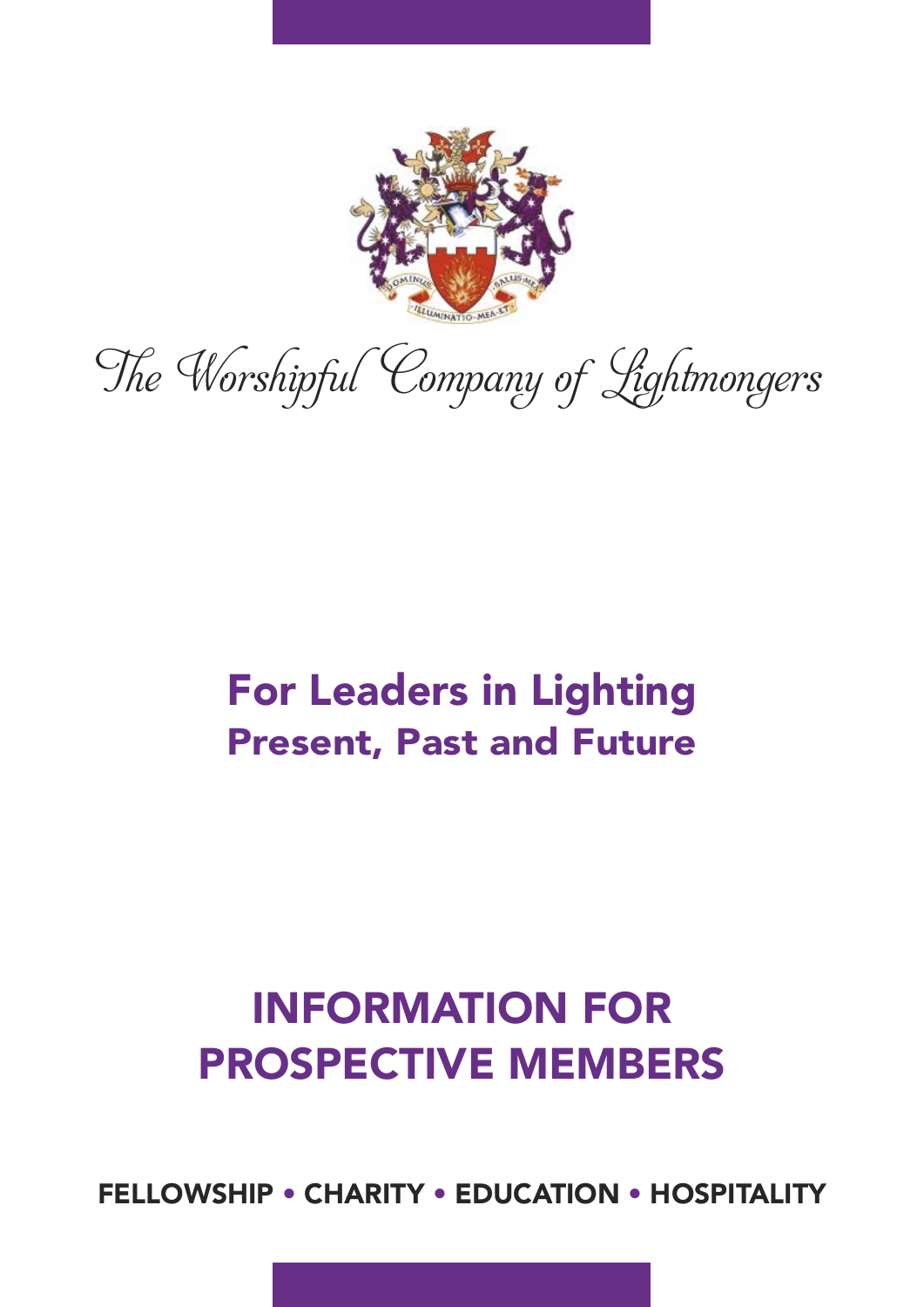The Worshipful Company of Lightmongers offers across industry networking and is a place where the whole of the lighting industry can meet as all members are involved in the lighting industry through engineering, manufacture, design, installation, distribution and promotion. We consider it a place where leaders in lighting, present, past and future come together.

It allows you to enjoy the unique and valued sense of fellowship for which the Livery movement is renowned and to make many new and lasting friendships with those connected to the same industry.

## The Lightmongers Company

The main objects of the Lightmongers are:

- Promote fellowship and networking amongst our members;
- Invest in the future of the industry by encouraging the development of education and training programmes;
- Provide support to the charities helping those who suffer from sensory impairment where good lighting can enhance quality of life;
- Support, preserve and be part of the heritage of the City of London;
- Maintain links with our affiliated organisations e.g. specialist schools, units of our Armed Forces and others.

Fellowship is a widely used word encompassing all sorts of things such as camaraderie, friendship, community, networking and a feeling of belonging. In Livery Companies this is generally achieved through meeting a broad range of like-minded individuals, in convivial surroundings.

The core values of our Livery Company are:

- To foster the art and science of lighting by bringing together those practising in the many different skills involved and to promote goodwill in our industry;
- To encourage invention and imagination in the use of light by the use of prizes, scholarships and other appropriate means;
- To develop fellowship and good citizenship

The Lightmongers' principal charitable efforts are directed towards those with sensory impairment, in particular sight and hearing.

Our Company has a full programme of events, some of which raise funds for the benefit of our charities. These include dinners with a speaker, educational lectures, visits to interesting places, golf day, clay pigeon shoot and if you wish to, participation in the life of the City.

Other events are the Company Golf Day, Master's Weekend and an Inter-Livery Clay Pigeon Shoot. Other informal events are organised from time to time through the year.

Membership allows you to take a full part in the life of the City, including gaining the Freedom of the City of London and ultimately even the right to stand for election to the highest offices of Sheriff and Lord Mayor.

As a Liveryman of the Lightmongers you are also able to become more involved in the City of London Livery movement e.g. apply for membership of the City Livery Club, and for sailing enthusiasts the City Livery Yacht Club.

## Livery Companies

The Worshipful Company of Lightmongers is 96th in order of precedence within the Livery companies of the City of London. Although a comparatively modern Livery company, we maintain the core traditions of a City of London Livery company and play an active role in the life of the City.

City of London Livery Companies have their origins in the Medieval period of craft guilds. These guilds controlled much of the work in the City such as the prices and wages paid, but were also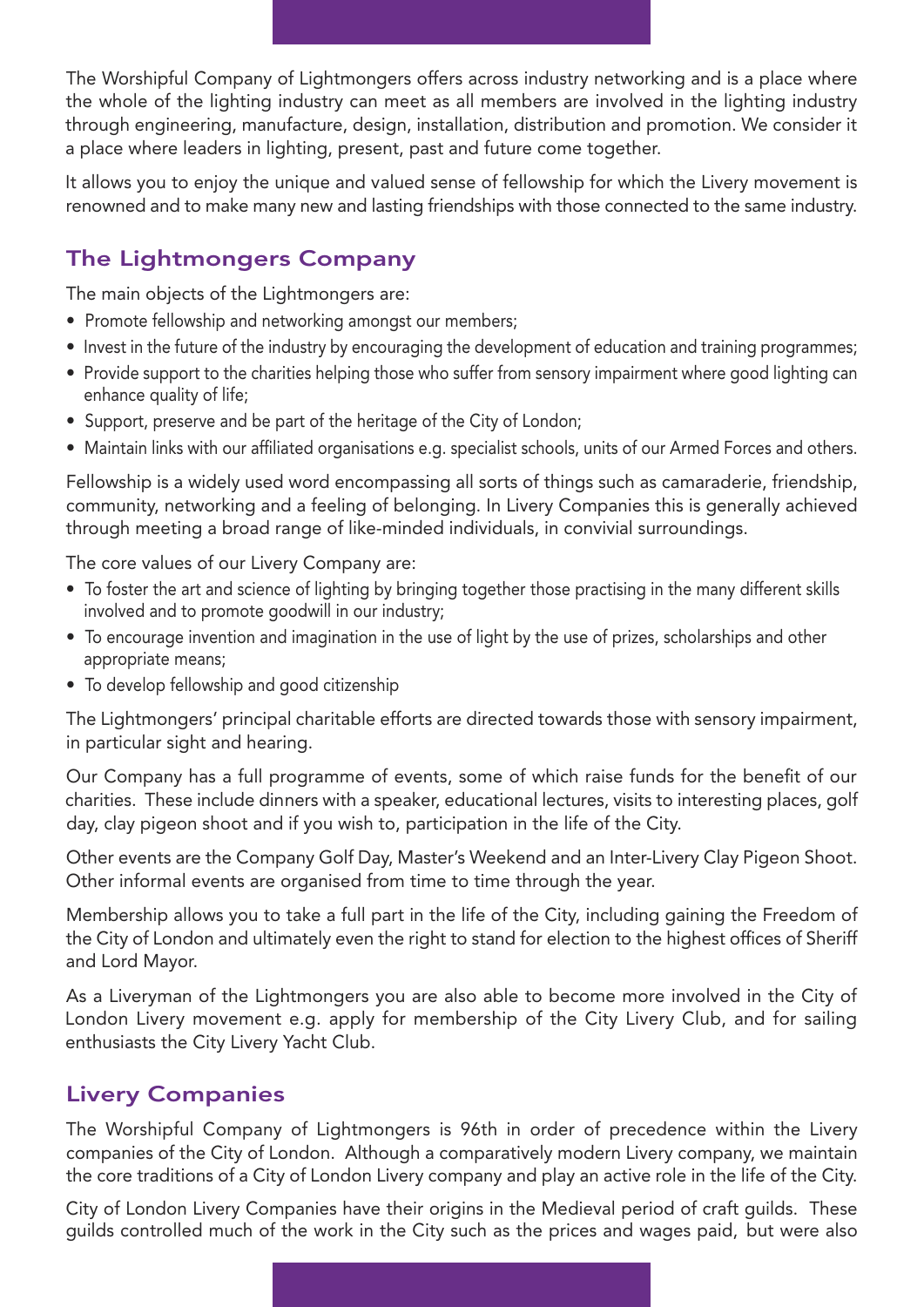responsible for maintaining quality and provide training and welfare of their members and apprentices. They also had obligations to support the Crown and Government of the day e.g. through financing militia units.

Today there are 110 Livery Companies and nearly all are known as "Worshipful Company of….". They are still associated with their craft but today are primarily involved in promoting fellowship in their trade e.g. holding social functions and supporting education, charities and affiliated organisations linked to their trade. Some have their own Halls and those that don't have the opportunity of using the Halls of other Companies for their own social functions.

## Being a Member

Becoming a member of a Livery Company should be seen as a life-long commitment and, along with the many benefits, come obligations and responsibilities.

Members should have a genuine desire to give something back to society, mainly by offering financial support to The Worshipful Company of Lightmongers Charitable Trust. They are also expected to support the Company by attending its Annual Members Dinner as well as other events during the year.

We hope that some members will become more actively involved in the work of the Company by joining a Committee, joining the Court and even making their way through the Chair and becoming Master Lightmonger.

Like many things in life, until you put something in you do not realise how much you can get out of it!



## **Charity**

Membership of the Company implies that you are willing to donate to and support the fundraising activities of The Worshipful Company of Lightmongers Charitable Trust. There is no set amount or minimum donation. It is sensible however to factor in an appropriate amount for your regular donations according to your means when considering membership. Members have asked for an indication of how much should be considered as a minimum however and the guidance would be that a covenant in excess of £100 per year should be considered, increased for an individual's own personal ability to give to good charitable causes.

Our Charitable Trust makes gifts and donations on behalf of the Company, primarily to organisations that relate specifically to our charitable objectives in the field of sensory impairment and supporting City of London charities. The Company, through the Charitable Trust, also presents over 20 Educational Awards as prizes or bursaries each year.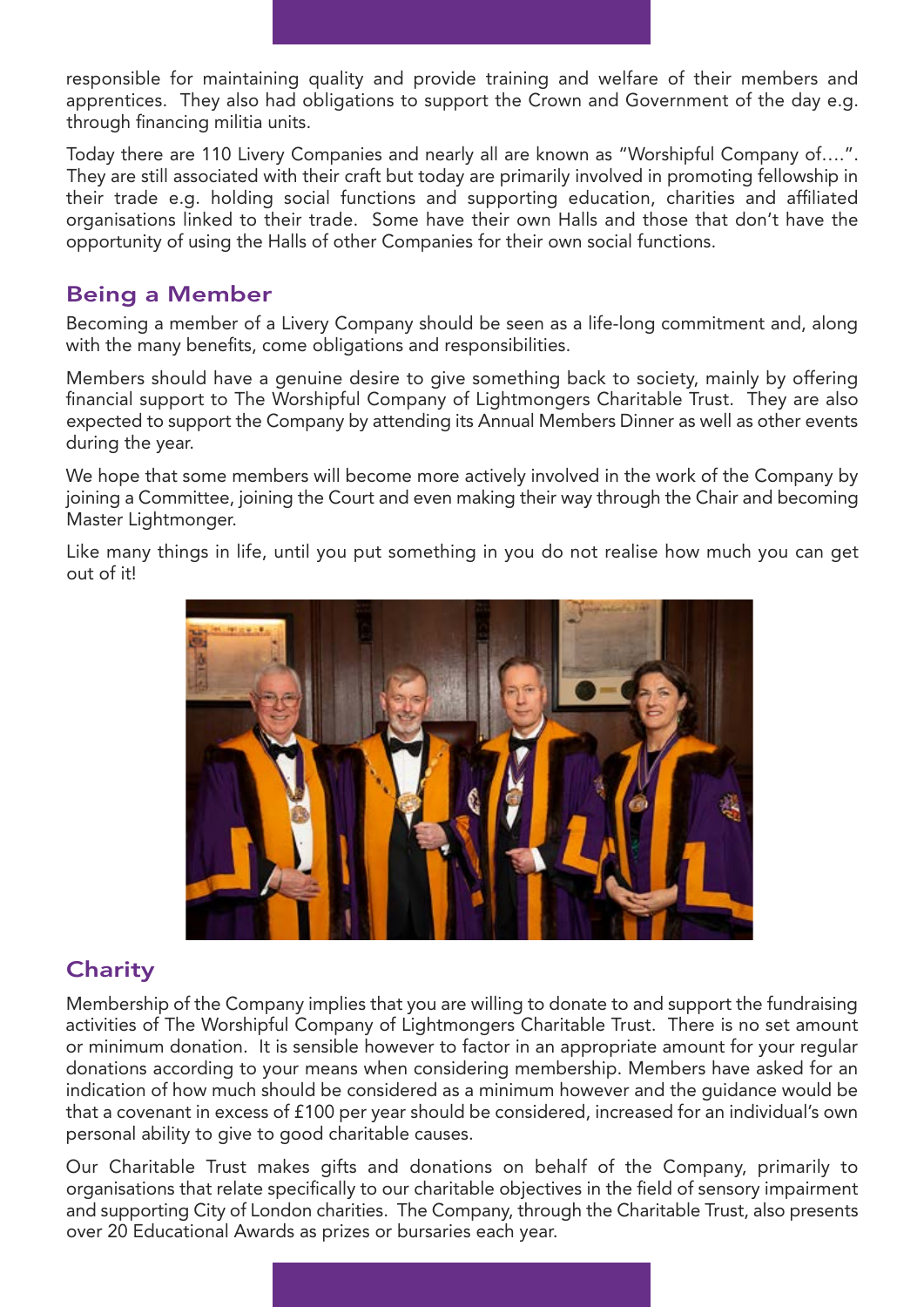As part of the Lightmongers support to sensory depravation a major part of the charitable support goes to two schools, Mary Hare School and New College Worcester.

#### Mary Hare School

Securing the future of deaf children and young people

#### New College Worcester

Educating young people who are blind or visually impaired

## Membership

In the Lightmongers there are two levels of membership, Freeman and Liveryman, with different entitlements attached to each. The Liveryman status is full membership, which enables you to become further involved by joining a committee, being invited onto the Court and ultimately becoming Master Lightmonger.

The Company holds three formal dinners each year, a black-tie Members Dinner, for members only, a formal white-tie Summer Banquet held at the resplendent Mansion House for members and their personal and business guests, and a black-tie Livery Dinner for members and their business guests held at one of the Livery Halls in the City.

These events include a variety of speakers covering both light hearted and serious topics and are an excellent way to entertain guests, business or friends, with good food and wine in surroundings unique to the City of London and entitles access to places for both members and their guests that would otherwise be very limited.



## How to Join

Membership usually takes the form of three stages:

- Admission as a Freeman
- Attaining Freedom of the City of London
- Progression to full membership as a Liveryman

Full details can also be found at www.lightmongers.co.uk

#### *Admission as a Freeman*

This is the first step to becoming a full member of the Company. As a prospective member you will need to be sponsored to become a Freeman by two existing Liverymen of the Company who you may already know. If you need support in identifying sponsors you should contact the Clerk.

There is an Application Form, available on request from the Clerk or downloadable from the Lightmongers' website.

Once the form has been received the Chairman of the Membership Committee will invite you for an interview. Following the interview, if you and the Membership Committee both wish to proceed, you will be asked to pay your Admission Fine and your membership will be proposed to the Court. Should they approve, you will be invited to attend the next Court meeting to be Admitted to the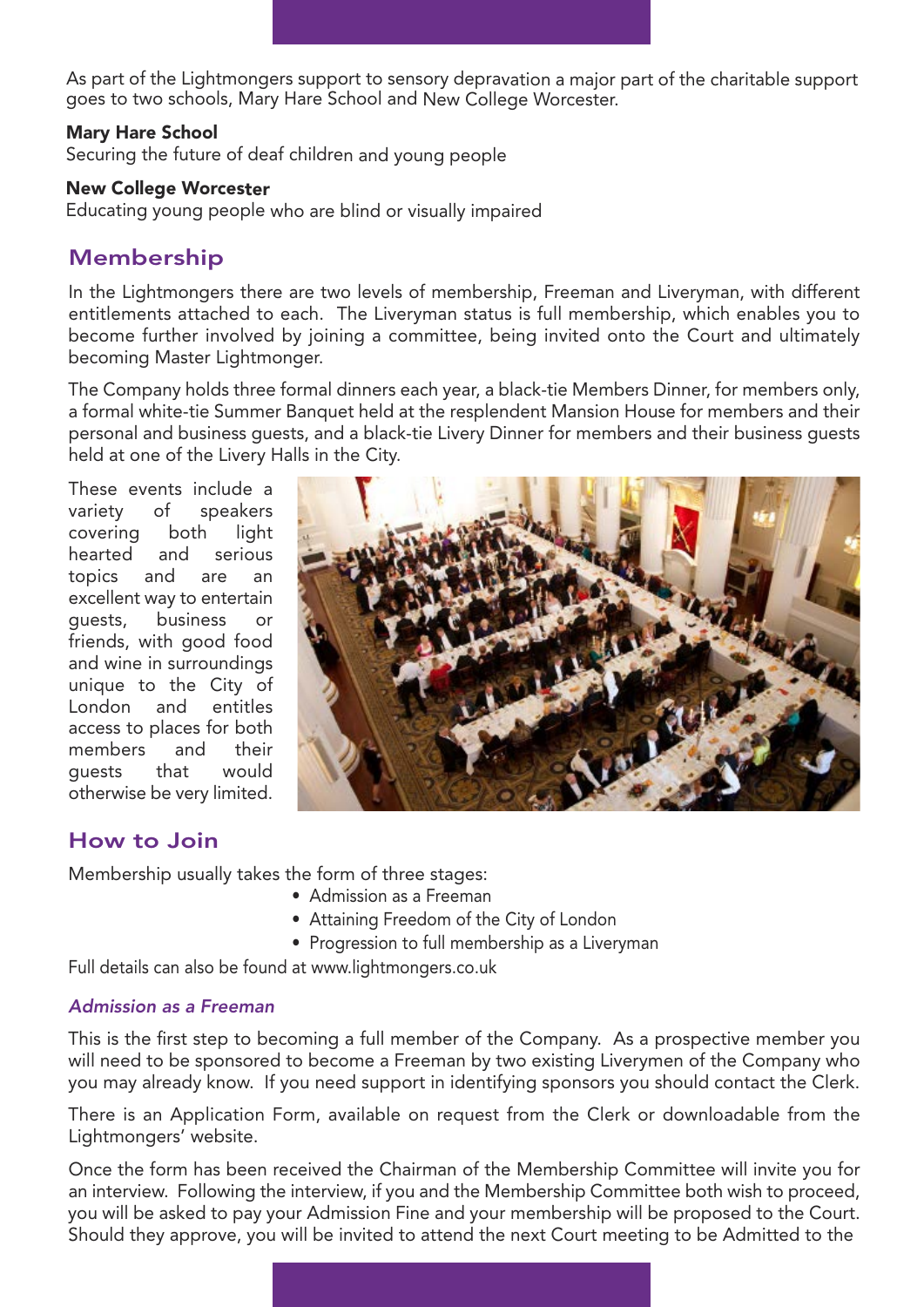Freedom of the Company. Both you and your partner will be invited to join the Court at its Court Dinner, at your own cost, a very nice evening and otherwise only open to Court Members, those being admitted as Freemen and those being clothed as Liverymen. Your partner will also be invited to enter the Court Room with you to see you become a member. Attendance of partners is by no means a requirement, they may well not wish to join you, of course. Court meetings are usually held in February, May, September and November and at the one in November partners are not invited as it is the Annual Meeting for members only.

### *Attaining the Freedom of the City of London*

Having achieved Freedom of the Company you need to attain Freedom of the City of London. This is done through the Chamberlain's Court at Guildhall and, presuming your application is approved, is a simple yet nice ceremony to which you can take a partner and a couple of guests. It is always good to finish off such a prestigious occasion with lunch in one of the many nice City restaurants.

More details on how to do this will be provided after you have been admitted as a Freeman to the Company.



#### *Progression to full membership as a Liveryman*

Once you have your Freedom of the Company and your Freedom of the City you are entitled to progress to be Clothed in the Livery of the Worshipful Company of Lightmongers, thus becoming a full member. To become a Liveryman you will need to let the Clerk know that you have achieved Freedom of the City and you will then again be invited to a meeting of the Court to be Clothed in the Livery.

Once a Liveryman you are then eligible to sit on Company committees and join the Court, and entitled to vote at City elections for the Lord Mayor and Sheriffs, should you so desire.

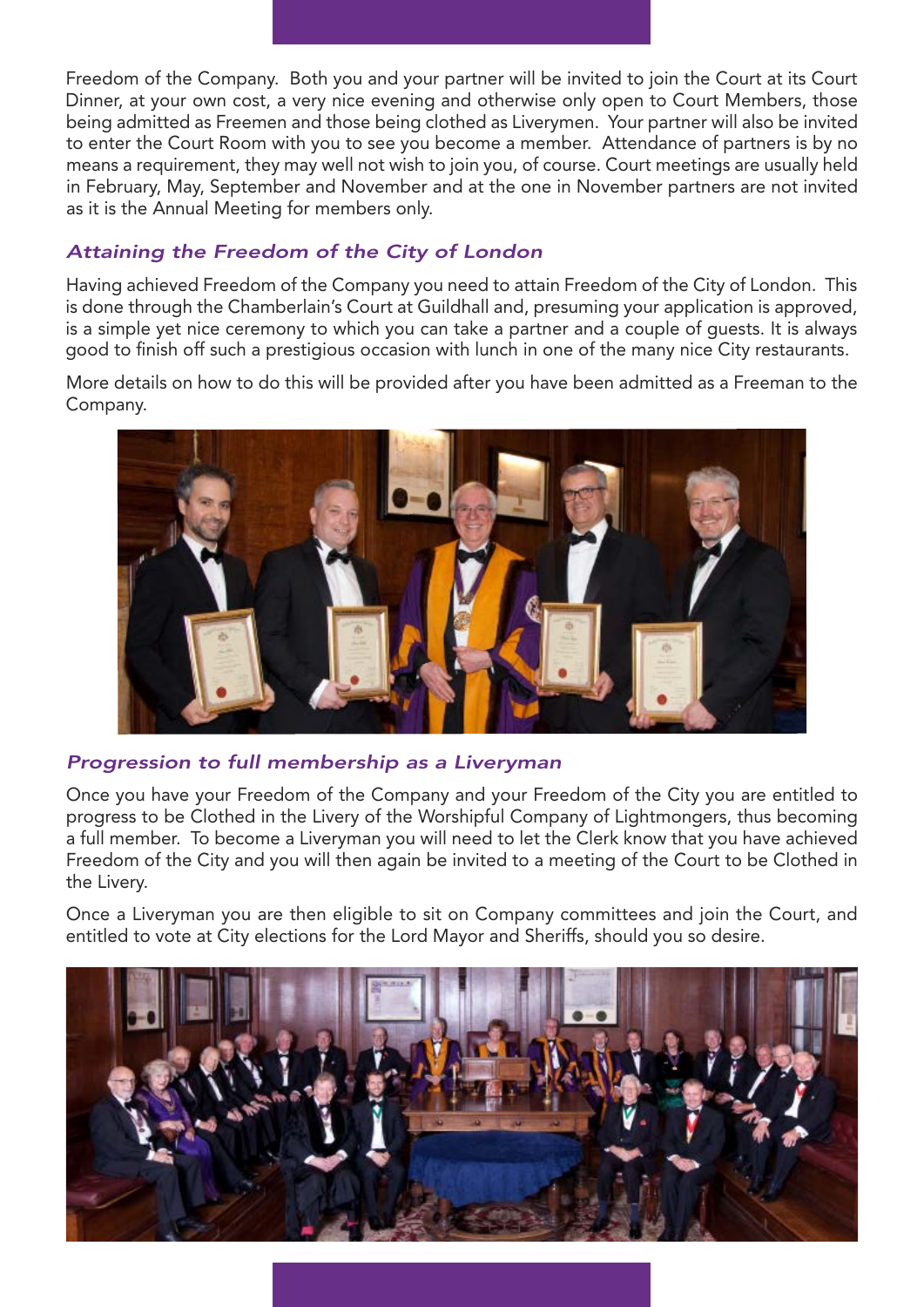## **Charges**

There are one-off costs, traditionally called 'Fines', and an annual membership fee called, for historical reasons, 'Quarterage'. (Quoted as at the time of writing)

| Fines (Includes VAT)                                                                                                                      |               |
|-------------------------------------------------------------------------------------------------------------------------------------------|---------------|
| Admission as a Freeman                                                                                                                    | £250          |
| Progression to a Liveryman                                                                                                                | £250          |
| Admission as a Journeyman                                                                                                                 | £125          |
| Attaining the Freedom of the City of London (A City fee)                                                                                  | £100          |
| Quarterage (VAT exempt) - Due 1 October each year<br>To be paid by Direct Debit                                                           |               |
| Freemen & Liverymen<br>(If admitted at the September or November Court full amount due, if admitted<br>at the February or May Court £180) | £360          |
| Freeman & Liveryman under 40<br>(same apportioning applies)                                                                               | £271          |
| Freeman & Liveryman under 37<br>(same apportioning applies)                                                                               | £180          |
| Freeman & Liveryman under 34<br>(same apportioning applies)                                                                               | £ 91          |
| Journeymen                                                                                                                                | f<br>$\Omega$ |

Whilst membership of the Livery company is in the name of the member, many members are sponsored by their company. It is expected that the individual will maintain their membership should their company no longer sponsor them or they change employer.



## **Events**

The cost of events vary and inevitably rise over time, but typically are currently:

| • Summer Banquet at the Mansion House | £130           |
|---------------------------------------|----------------|
| • Members Dinner                      | f95            |
| • The Livery Dinner                   | f115           |
| • Other events                        | $£25$ to $£40$ |
|                                       |                |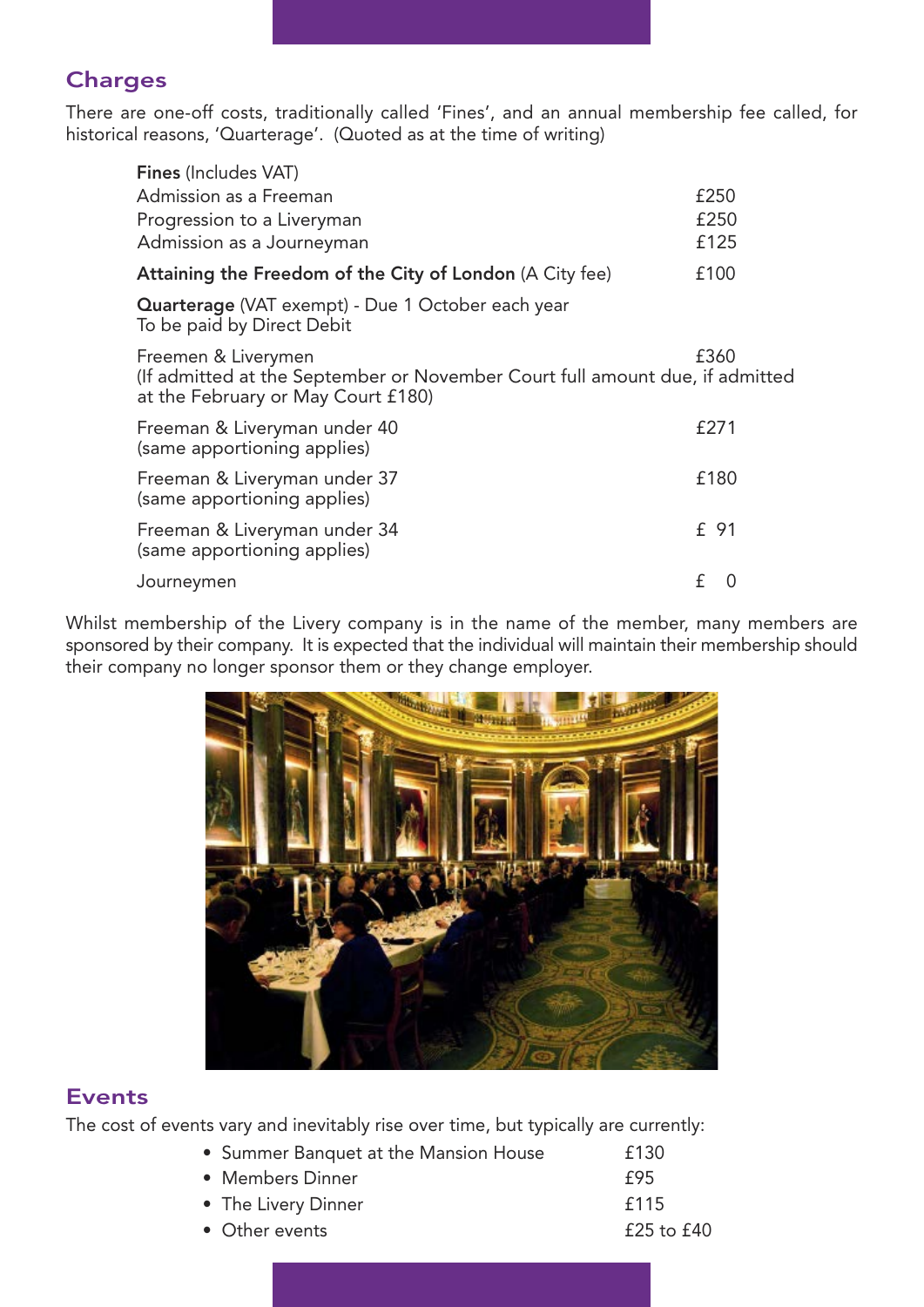## **Affiliations**

From early times the City of London and its Guilds, like other great European cities, had maintained a militia, in support of the Crown and Government. Livery Companies maintain that historical tradition through affiliations with our armed forces. Representatives of the services play a full part in the social and ceremonial occasions through being Honorary Members. The current military affiliations of the Lightmongers are:

#### Army

101 (City of London) Engineer Regiment for explosive ordinance disposal and search

#### Navy

HMS Queen Elizabeth. Haringey Sea Cadets

## Royal Air Force

606 (Chiltern) Squadron, Royal Auxiliary Air Force at RAF Benson, Oxfordshire 56 (Woolwich) Squadron Air Training Corps (Cadets)

## The Worshipful Company of Tallow Chandlers

The Tallow Chandlers are one of the older Livery Companies and generously sponsored the Lightmongers to become a new Livery Company in 1984. From that time the Lightmongers have enjoyed the facilities of the Hall of the Tallow Chandlers. A small but wonderful Hall, the Lightmongers Court meetings are held in the oldest remaining purpose built court room in the City, built in Tudor style in 1672. The Court Room includes the unusual feature of the bar, which is closed whilst the Court is in session. The Master sits on a high dais with the other Court members sitting around the room on the benches to the left and right of the Master.

Court dinners are held in the Tallow Chandlers' banqueting Hall, as is usually the Members Dinner.